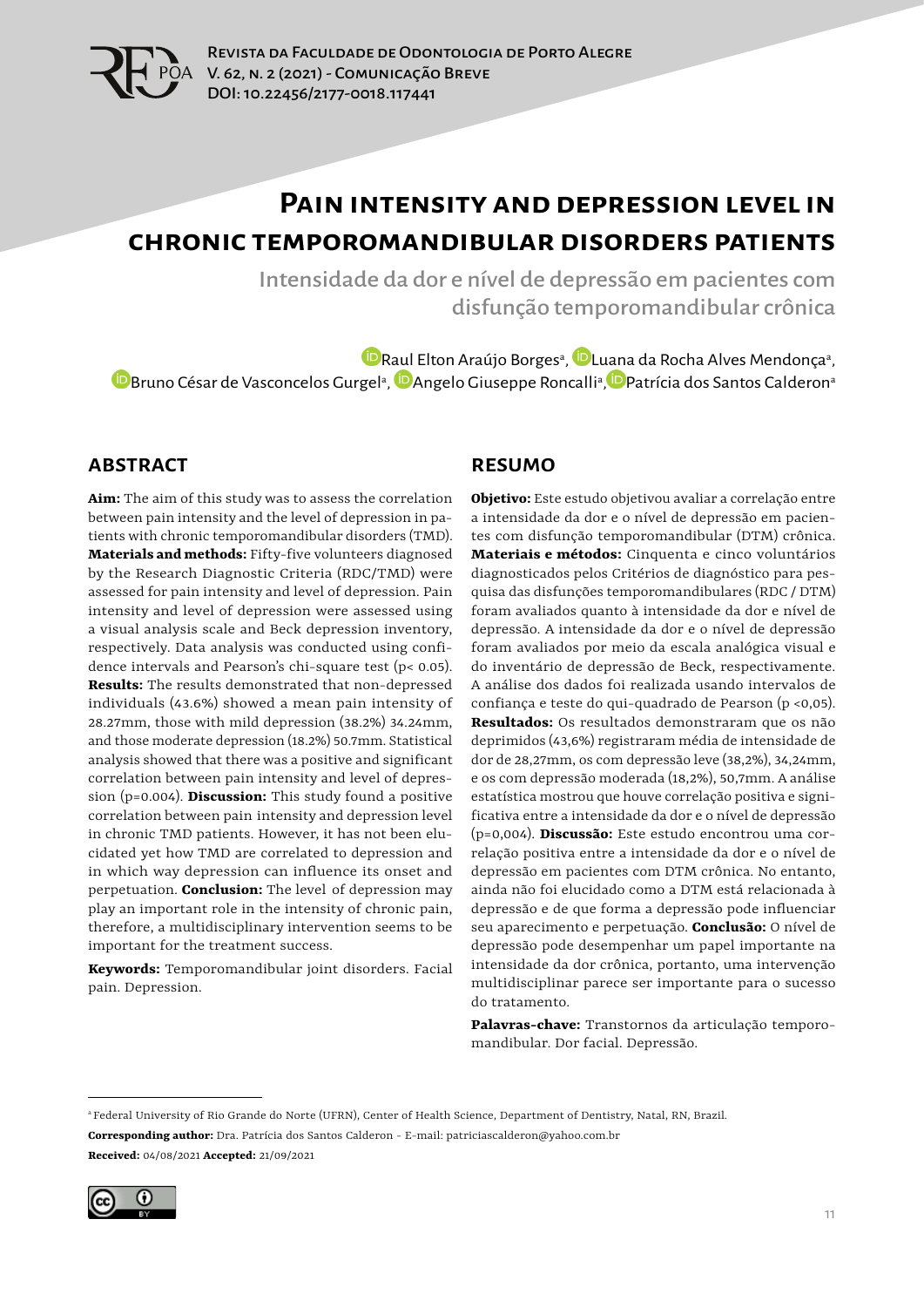

#### **INTRODUCTION**

Temporomandibular disorders (TMD) patients may be affected by several psychosocial factors such as anxiety, stress, depression and other emotional disorders $^{1-3}$ , which can affect the prognosis of treatment<sup>4</sup>. Indeed, these factors should not be seen as the cause of physical disorders, but as modifying factors that affect and interact with the pathology<sup>5</sup>.

The emotional and psychological factors that affect some TMD patients must be considered in the diagnosis and treatment of the TMD, since these may be critical for the success of the therapy<sup> $6,7$ </sup>. Consequently, the professional should be aware of these factors, since TMD are complex disorders resulting from a multifactorial cause, including genetic and environmental domains<sup>8</sup>.

One of the reasons for treatment failure, related to chronic pain is the lack of a diagnosis of depression as an influencing factor<sup>9</sup>. Several previous studies have reported that anxiety, stress, and depression are involved in the etiology of TMD.However, there is little scientific evidence demonstrating any association between pain intensity and these factors<sup>4,9</sup>. Therefore, the aim of the present study was to assess if there is any correlation between pain intensity and the level of depression in chronic TMD patients.

### **MATERIAL AND METHODS**

This cross-sectional study was approved by the Human Ethics Research Committee of the Federal University of Rio Grande do Norte, Brazil (protocol number: 504/2011). The sample was selected among consecutive patients seeking for treatment, complaining of pain in the orofacial region, in the period from 2011 to 2013. Informed consent was obtained from each patient.

The inclusion criteria comprised patients who had been experiencing orofacial pain for the last six months, diagnosis of TMD using the RDC/TMD, absence of treatment for the disorder. The exclusion criterion was the use of analgesic medication in progress.

The sample consisted of 55 chronic TMD patients. Fifty-two (94.5%) were female and three (5.5%) were male. The mean age was 38 years old (12 to 80). Patients were diagnosed for TMD using the RDC/TMD axis I questionnaire, applied by one calibrated examiner. Axis I assess symptoms and signs through an anamnestic questionnaire and clinical examination, which allows establishing the classification of TMD. Pain intensity was assessed using a visual analysis scale (VAS) of 100mm, considering the average pain during the last week. The level of depression was assessed using the Beck Depression Inventory (BDI) questionnaire.

Statistical analyses were carried out using the Statistical Package for Social Sciences software, version 17.0 (SPSS Inc., Chicago, IL, USA). Associations between age and the level of depression (BDI), as well as between TMD subtypes and the level of depression (BDI), were assessed by Pearson's chi-square test. The association between pain intensity (VAS) and the level of depression (BDI) was analyzed using confidence intervals.

#### **RESULTS**

There was no statistically significant association between age and the level of depression (p=0.48) when comparing teenagers (up to18 years), young adults (between 19 and 34 years), adults (between 35 and 60 years) and elderly (over 60 years) (Table 1).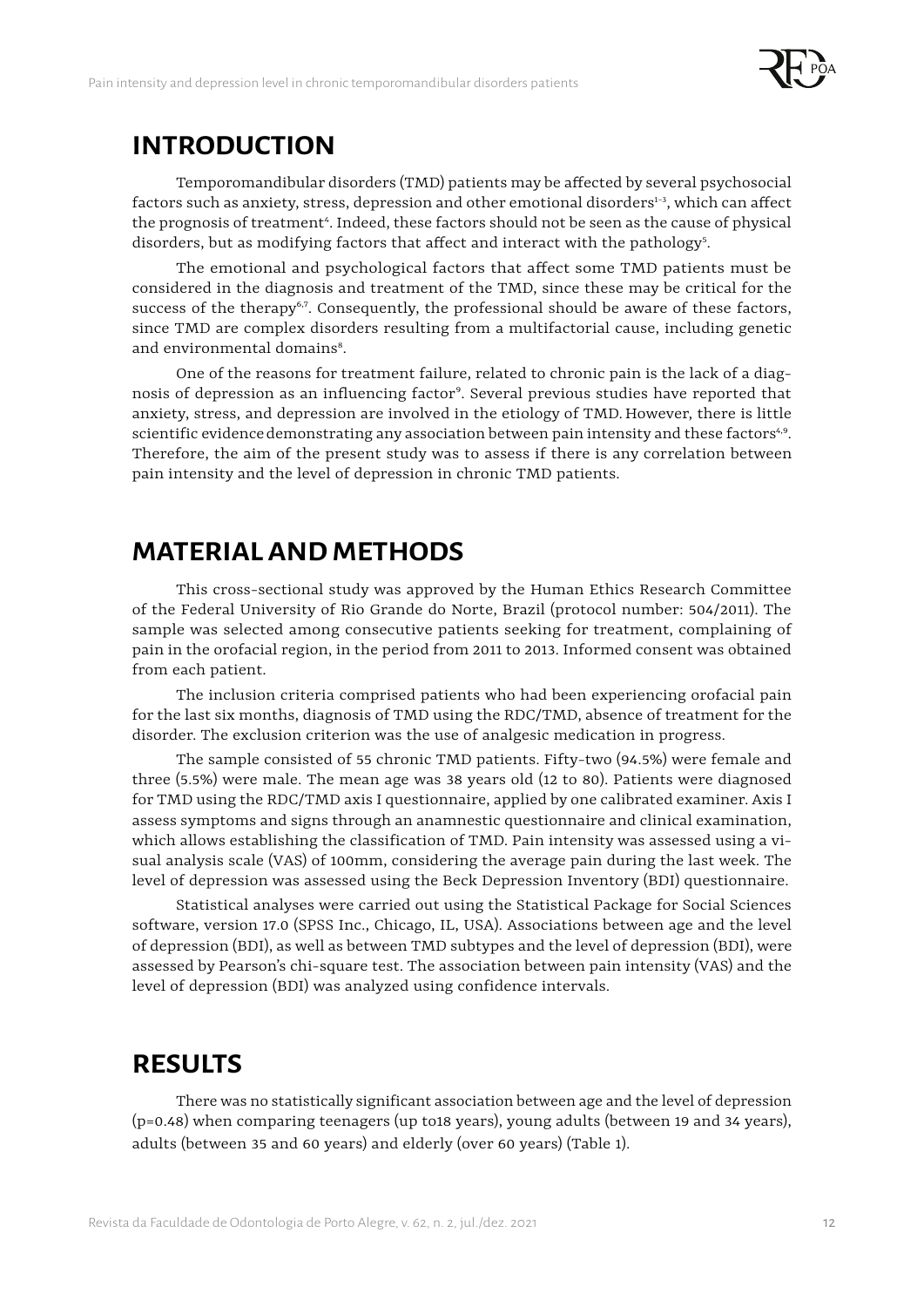| <b>Age Group</b>  | N  | %    |  |
|-------------------|----|------|--|
| Until 18 years    |    | 5,5  |  |
| Between 19 and 34 | 21 | 38,2 |  |
| Between 35 and 60 | 27 | 49,1 |  |
| Above 60          |    | 7,3  |  |

Table 1: Results of Pearson's chi-square tests used to evaluate the age' distribution in the groups.

Four patients were diagnosed with muscular TMD (RDC − group I) (7.3%), 12 as articular TMD (RDC – group II or III) (21.8%) and 39 with mixed TMD (RDC − group I and II or III) (70.9%). Based on Pearson's chi-square test, there was no statistically significant association between the type of TMD and the level of depression  $(p = 0.546)$  (Table 2).

The mean pain intensity in the sample was 35mm (SD=29.25mm). According to the BDI criteria, 24 patients (43.6%) were classified as not depressed, 21 patients (38.2%) as mild depression, and 10 patients (18.2%) as moderate depression. Table 2 displays the values of pain intensity and the depression level for the whole sample. Statistical analysis of the mean values of confidence interval revealed a dose-response relationship between pain and depression, it means that there was an increase in the level of pain as depression level increases in severity.

| <b>Depression Level</b> | N(% )    | Pain intensity | <b>SD</b> | CI 95%          |
|-------------------------|----------|----------------|-----------|-----------------|
| No depressed            | 24(43.6) | 28,27          | 22,38     | $18,82 - 37,72$ |
| Mild depression         | 21(38.2) | 34,24          | 31,97     | 19,68-48,79     |
| Moderate depression     | 10(18.2) | 52,70          | 33.34     | 28,85-76,55     |

Table 2: Results of Pearson's chi-square tests and confidence interval were used to evaluate pain intensity and depression level for entire sample.

Due to the correlation between the pain intensity and depression level, bivariate analysis and linear regression were performed. To do so, depression level was quantified using the absolute score obtained from the BDI. In this test, a positive correlation and a statistically significant association were found ( $p=0.004$ ). The test also demonstrated that 14.5% of the variation in pain could be explained by depression  $(R^2=0.145)$  (Figure 1).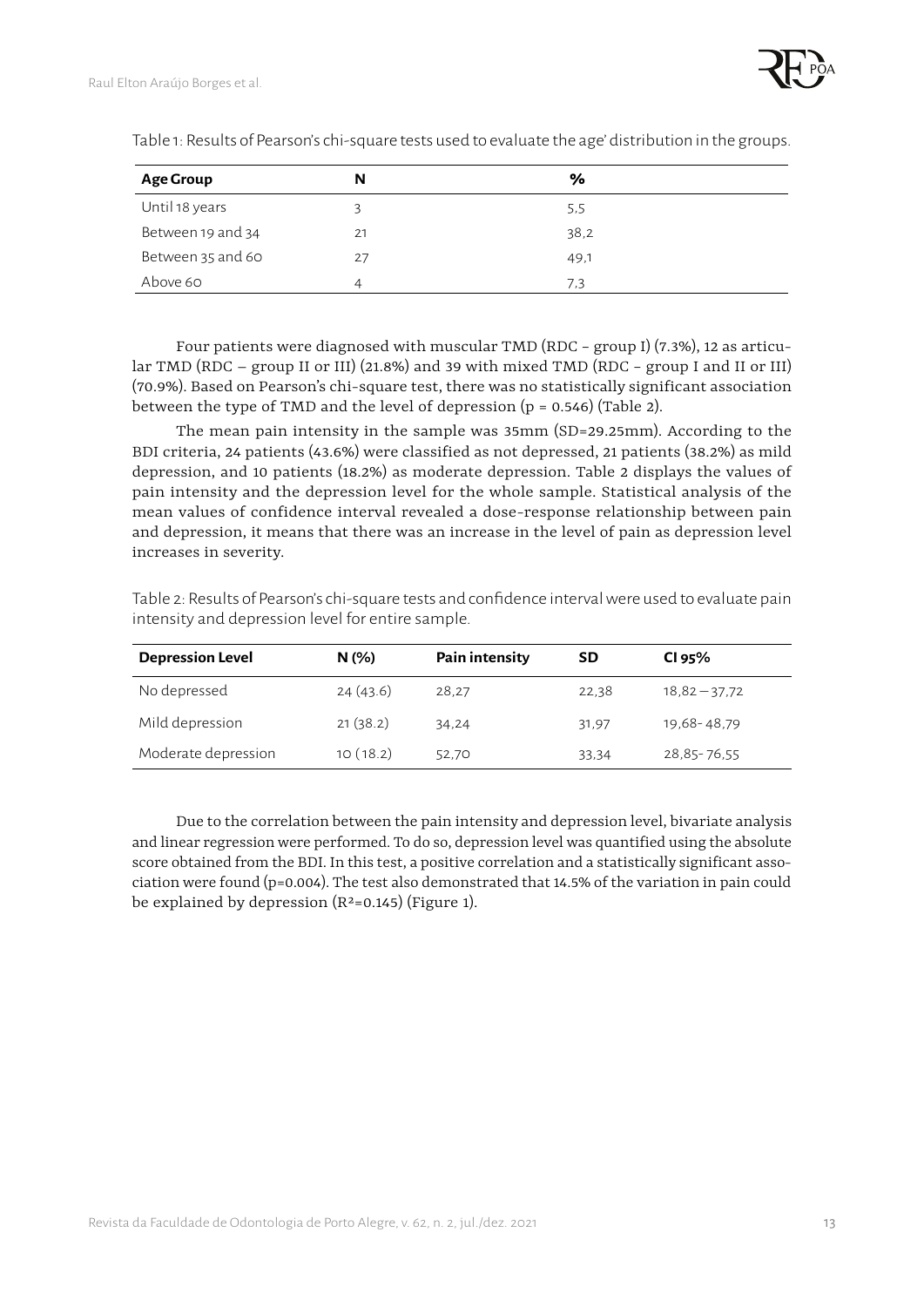



Figure 1: Scatter plot considering depression as the independent variable. Equation: VAS = 17.723 + 1.349 BDI.

### **DISCUSSION**

A little is known about the relationship between TMD and their neurophysiological origins. It has not yet been elucidated how TMD are related to depression and in which way depression can influence its onset and perpetuation, since some studies have demonstrated such associations<sup>10</sup>. This study found a positive correlation between pain intensity and depression level in chronic TMD patients.

The BDI was the criteria adopted in the present study to assess the depression level, it does not generate clinical psychiatric diagnoses. However, it does identify the level of cognitive, emotional, and behavioral impairment, and assesses how these factors can contribute to the development or maintenance of chronic pain. Therefore, the BDI is scientifically acceptable for the assessment of the level of depression<sup>4</sup>.

Psychosocial factors can play an important role in TMD, particularly when the condition is classified as chronic. One study has suggested that individuals with depression experience more severe pain than those who are not depressed due to increased vulnerability to negative cognitions and increased fear in reaction to disease susceptibility $\mu$ . Another study has reported a high rate of psychiatric disorders among chronic TMD patients, and depression was described as the most common disorder among these<sup>s</sup>.

Kindler et al.<sup>10</sup>, in 2012, explained the relationship between depression and an increased risk for muscle or joint pain is plausible for at least two reasons: depression may initiate muscular hyperactivity followed by muscle abnormality and altered muscle mechanics, a sequence in which each state can provoke muscle pain and they may also initiate joint inflammation followed by biomechanical alterations, which can cause joint pain. Besidfes, TMD might be related to abnormal pain processing in trigeminal system caused by imbalances in common neurotransmitters such as serotonin and catecholamines<sup>10</sup>.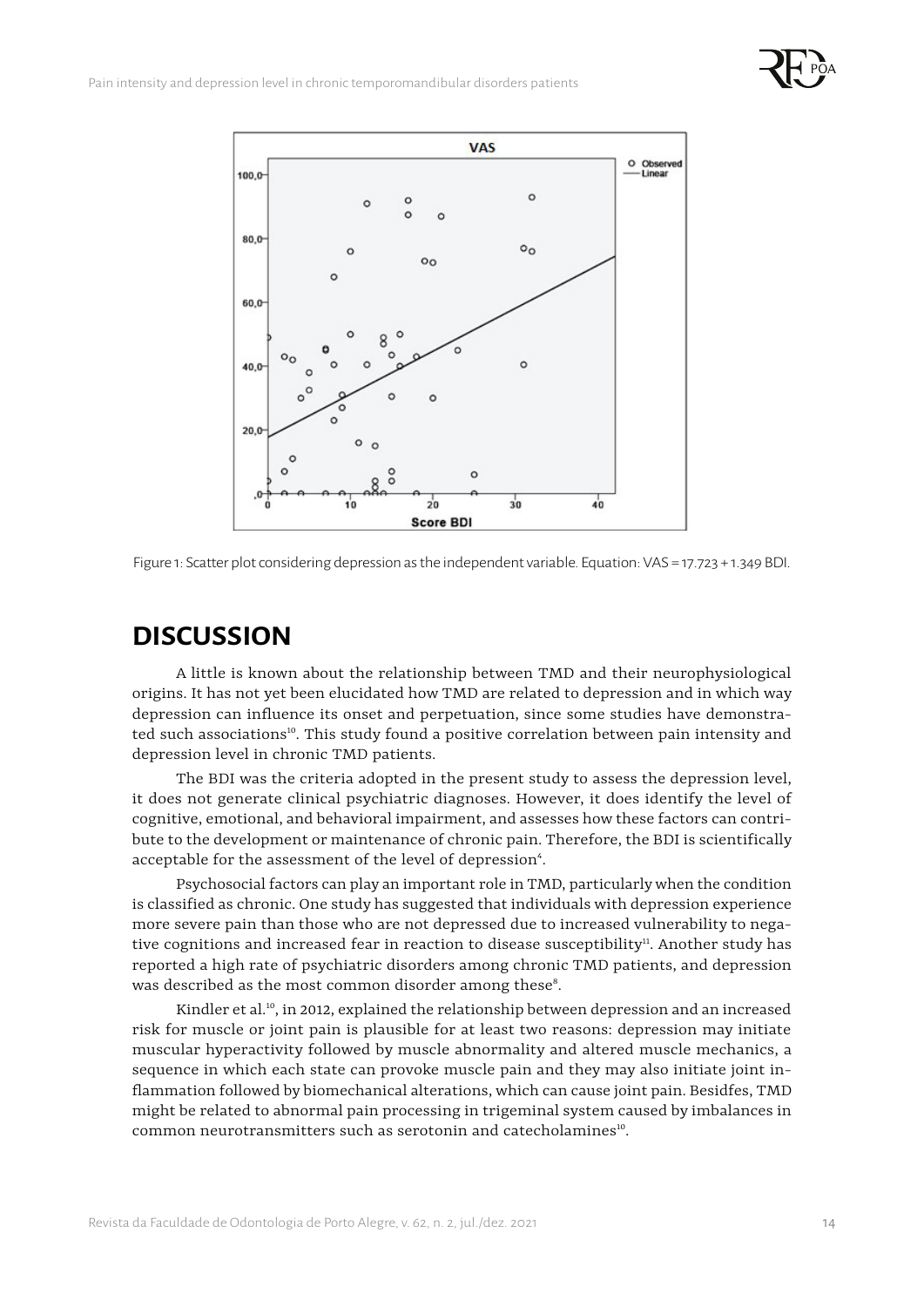

In our study, pain intensity exhibited a positive correlation and a statistically significant association with the level of depression. Kindler et al.<sup>10</sup> and Al-Khotani et al.<sup>12</sup> also found a positive relationship between TMD and depression. Even using other measuring instruments, patients diagnosed with depression reported pain more intensely than non-depressives, so it can be inferred that there is a strong indication that depression has influenced or is associated with pain intensity TMD<sup>6,8,11</sup>. Moreover, our results demonstrated that 14.5% of the variation in pain was explained by depression, thus, it was possible to conclude that the level of depression can play an important role in chronic pain intensity.

Psychological treatment strategies were not usually reported as an option for chronic TMD patients, besides there were not any standardized management for these patients<sup>2</sup>. It should be noted, according to our results, that multidisciplinary treatment should be focused on the patient's physical and psychosocial needs. Furthermore, it is important to choose biological and/or psychosocial interventions based on the needs of the patient.

## **CONCLUSION**

The level of depression may play an important role in the intensity of chronic pain, therefore, a multidisciplinary intervention seems to be important for the treatment success.

## **CONFLICT OF INTERESTS**

The authors declare that they have no conflict of interest.

### **REFERENCES**

- 1. Reissmann DR, John MT, Schierz O, Wassell RW. Functional and psychosocial impact related to specific temporomandibular disorder diagnoses. J Dent. 2007 Aug;35(8):643-50.
- 2. Yap AU, Chua EK, Hoe JK. Clinical TMD, pain-related disability and psychological status of TMD patients. J Oral Rehabil. 2002 Apr;29(4):374-80.
- 3. Bertoli E, de Leeuw R. Prevalence of suicidal ideation, depression, and anxiety in chronic temporomandibular disorder patients. J Oral Facial Pain Headache. 2016 Fall;30(4):296-301.
- 4. Brochado FT, Jesus LH, Carrard VC, Freddo AL, Chaves KD, Martins MD. Comparative effectiveness of photobiomodulation and manual therapy alone or combined in TMD patients: a randomized clinical trial. Braz Oral Res. 2018 Jul 10;32:e50.
- 5. Morishige E, Ishigaki S, Yatani H, Hirokawa M. Clinical effectiveness of cognitive behavior therapy in the management of TMD. Int J Prosthodont. 2006 Jan-Feb;19(1):31-3.
- 6. List T, Jensen RH. Temporomandibular disorders: old ideas and new concepts. Cephalalgia. 2017 Jun;37(7):692-704.
- 7. Reiter S, Emodi-Perlman A, Goldsmith C, Friedman-Rubin P, Winocur E. Comorbidity between depression and anxiety in patients with temporomandibular disorders according to the research diagnostic criteria for temporomandibular disorders. J Oral Facial Pain Headache. 2015 Spring;29(2):135-43.
- 8. Canales GT, Guarda-Nardini L, Rizzatti-Barbosa CM, Conti PCR, Manfredini D. Distribution of depression, somatization and pain-related impairment in patients with chronic temporomandibular disorders. J Appl Oral Sci. 2019 Jan 7;27:e20180210.
- 9. Cascos-Romero J, Vázquez-Delgado E, Vázquez-Rodríguez E, Gay-Escoda C. The use of tricyclic antidepressants in the treatment of temporomandibular joint disorders: systematic review of the literature of the last 20 years. Med Oral Patol Oral Cir Bucal. 2009 Jan 1;14(1):3-7.